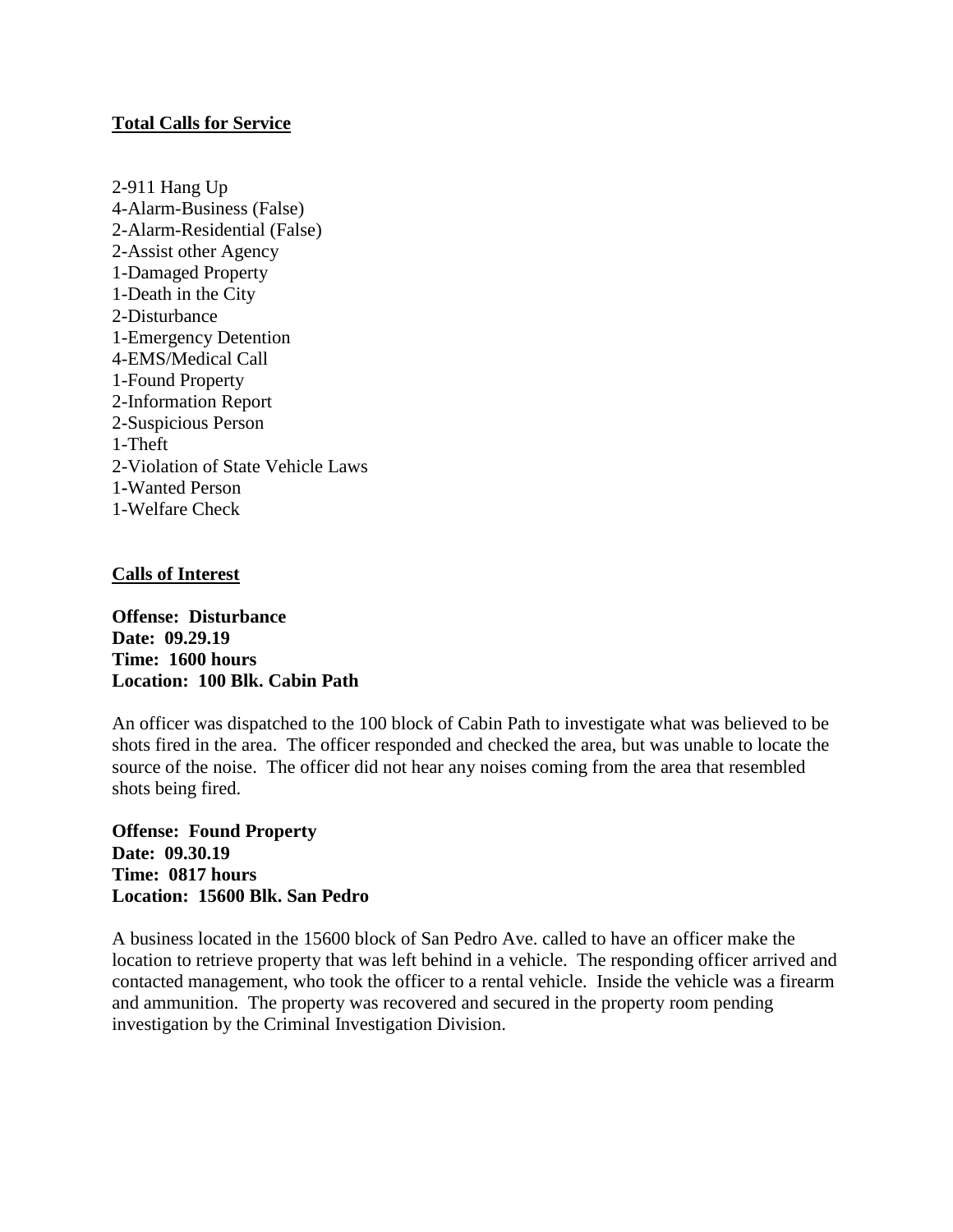## **Offense: Wanted Person Date: 09.30.19 Time: 0942 hours Location: 13600 Blk. Treasure Trail**

Officers were contacted to make a residence located in the 13600 block of San Pedro Ave. Upon arrival, the officers contacted the homeowner, who pointed out an individual who appeared to be under the influence of a narcotic and in a delusional state of mind. The officers were able to determine the individual's identity and subsequently determine the individual had an active Bexar County warrant for their arrest. The individual was placed under arrest and transported to the Bexar County Jail for booking.

**Offense: Emergency Detention Date: 10.02.19 Time: 1019 hours Location: 15700 Blk. San Pedro**

Officers were dispatched to a local business located in the 15700 block of San Pedro Ave. Upon arrival, contact was made with the store owner, who advised an individual had attempted to purchase a firearm, but appeared to be suicidal and unfit to make the purchase. Officers contacted the individual, who told officers that they did in fact intend to kill themselves once the purchase was complete. Due to the mental state the individual was in, the officers placed the individual under emergency detention. The individual was transported to a nearby hospital for observation and treatment.

**Offense: Theft of Firearm Date: 10.08.19 Time: 2354 hours Location: 100 Blk. W. Bitters Rd.**

An officer conducted a traffic stop in the 100 block of West Bitters Road. While contacting the driver, the officer detected a strong odor of marijuana emitting from inside the vehicle. The officer asked the driver to exit the vehicle. Once outside, the officer asked about the odor of marijuana, to which the driver admitted to having occupants inside the vehicle that had been smoking marijuana. As a result, the officer conducted a probable cause search of the vehicle. Under the driver side front seat, the officer located a handgun, magazines, and ammunition. A computer check on the handgun revealed a stolen status of the firearm. The driver was placed under arrest for the Theft of Firearm charge. This case was forwarded to the Criminal Investigation Division for further investigation.